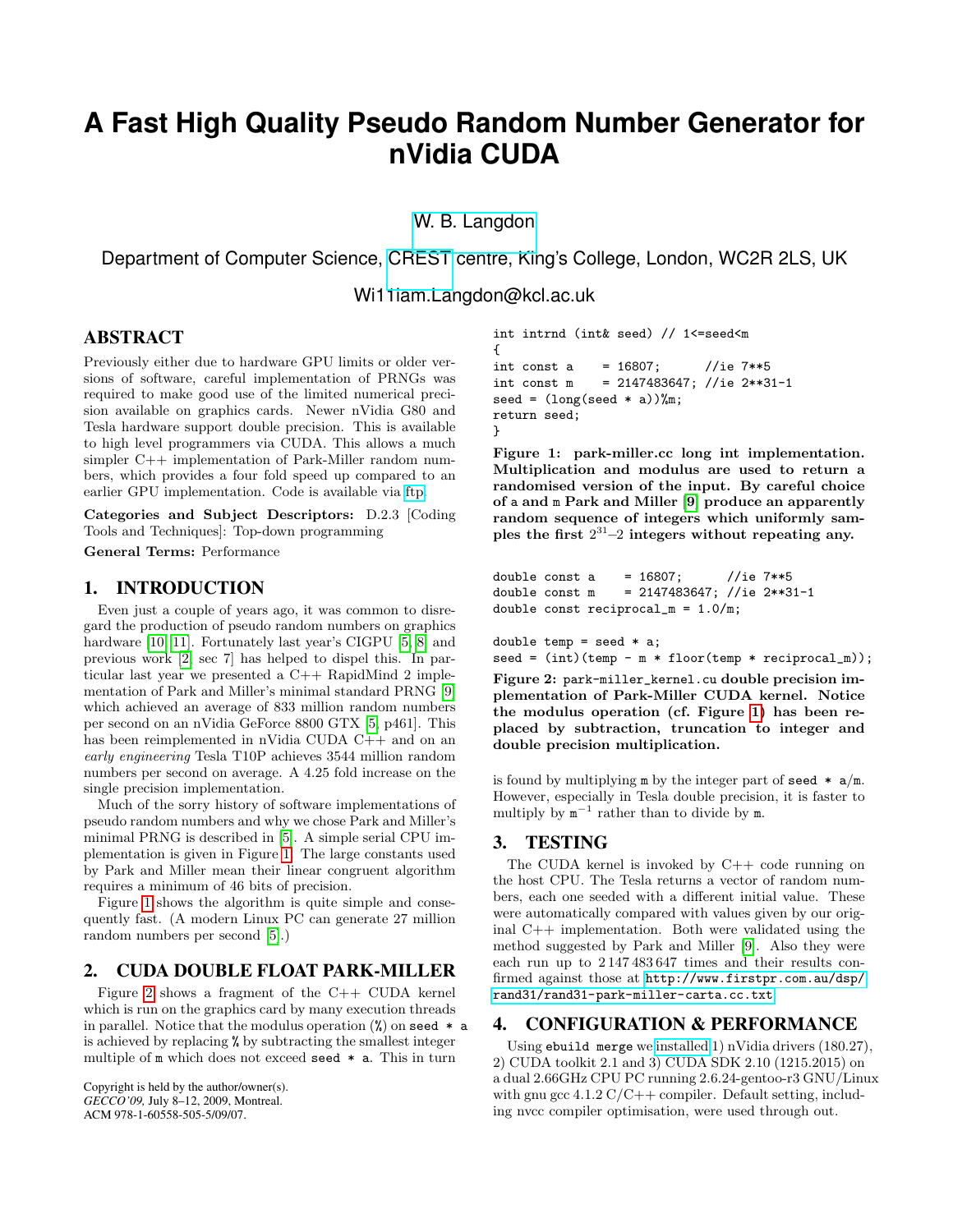We used an early release of an nVidia Tesla T10P (192 computation cores  $\times$ 1.08 GHz) which can only give an indication of performance on production Tesla or future releases. CUDA SDK's bandwidthTest program suggests the PC/Tesla combination is capable of 1882 Megabytes per second data transfer rate to the device and 1433 MB/sec back to the host PC.

For ease of comparison with previous work [\[5\]](#page-2-2) we again generate in parallel up to 4 million streams of PRNG. To estimate the actual costs of data transfers and starting and stoping execution threads we calculate: the next, the next 10 and next 100 random numbers from each random number sequence.

We arranged the CUDA execution threads in one dimensional blocks, which were in turn arranged in a one dimensional grid. The maximum number of active threads is given by the product of the number of threads per block and the number of blocks in the grid. However the number of threads actually running is limited by the number of processing cores, their arrangement, their loading, the availability of data within the Tesla, etc.

As expected, the rate at which random numbers are generated is reduced when the number of threads per block is eight or less. Each block is run on a multiprocessor consisting of eight cores. Therefore at least eight threads per block are need to keep the whole multiprocessor busy. In fact, to allow multiple threads to execute when others are blocked, nVidia recommend at least 16 threads per block. Indeed Figure [3](#page-2-6) confirms this and shows performance is reduced when the number of threads per block is  $\leq 8$ . Figure [3](#page-2-6) show performance for block size 1, 2, 4, etc., up to 512. (512 is the maximum block size for the Tesla.)

Each block of threads runs on a single multiprocessor. Therefore at least 24 blocks of threads are needed to get the best from the Tesla. Again it appears to be necessary to have more than 24 blocks of threads active to keep the whole Tesla busy. Figure [3](#page-2-6) suggests increasing the grid size above 64 does not give much additional performance. Figure [3](#page-2-6) shows performance for grid sizes 1, 2, 4, etc., up to 8192.

Figure [3](#page-2-6) suggests with only when more than 2048 threads are available will the  $8 \times 24 = 192$  cores be fully loaded.

Inspection of the nvcc compiler output (cf. Figure [4\)](#page-1-0) reveals there are ten double precision operations (f64) and five 32 bit instructions for each random number. (The 32 bit instructions are not shown in Figure [4.](#page-1-0)) However run time may be dominated by the three double precision multiplications (mul.f64). If we concentrate on the ten double precision operations and multiply by the peak rate at which Park-Miller random numbers are calculated (3544 million/sec) this suggests the Tesla's maximum average double precision performance with our kernel is 35 Gflops.

If the Park-Miller CUDA kernel was really able to fully load the T10P it would be using  $192 \times 1.0810^{9}$  clock ticks per second. I.e.,  $\frac{192 \times 1.08 \times 10^9}{3544 \times 10^6} = 59$  clock ticks per PRNG. If each of the non-mul.f64 operations takes a tick, this would suggest each mul.f64 takes in the region of 16 ticks.

### 5. ADVANTAGES OF CUDA

It is unclear if this is due to CUDA or the different hardware set up but the CUDA/Tesla combination has been much more stable than several earlier Linux PC/GeForce 8800 systems. The system has never hung and the operating system has never been forced to reboot.

| cvt.rn.f64.u32 %fd1, %r19;  |                   |                                                      |  |
|-----------------------------|-------------------|------------------------------------------------------|--|
| mov.f64                     |                   | %fd2, 0d40d069c000000000; // 16807                   |  |
| mul.f64                     | %fd3, %fd1, %fd2; |                                                      |  |
| mov.f64                     |                   | $\frac{1}{2}$ fd4, 0d3e00000000200000; //4.65661e-10 |  |
| mul.f64                     | %fd5, %fd3, %fd4; |                                                      |  |
| cvt.rmi.f64.f64 %fd6, %fd5; |                   |                                                      |  |
| mov.f64                     |                   | %fd7, 0d41dfffffffc00000; //2.14748e+09              |  |
| mul.f64                     | %fd8, %fd6, %fd7; |                                                      |  |
| sub.f64 %fd9, %fd3, %fd8;   |                   |                                                      |  |
| cvt.rzi.s32.f64 %r24, %fd9; |                   |                                                      |  |

<span id="page-1-0"></span>Figure 4: Fragment of ptx assembler generated by nvcc for kernel shown in Figure [2.](#page-0-1) reciprocal\_m is 4.65661e-10. There are ten double precision (or mixed format) operations per random number.

The T10P provides 1 Gbytes of storage. Using CUDA all of this can be used in a single operation. I.e., there is no need to split work up into 4 million sized units. E.g., should you wish, it is possible to generate in parallel 250 million independent streams of random numbers and to transfer 250 million random numbers in one go. (Each Park-Miller random number occupies four bytes.)

As well as supporting double precision, CUDA eases lower level access to the GPU or Tesla. E.g. CUDA allows access to the meta-assembly language (ptx) generated by the compiler. In some cases lower level knowledge of the GPU architecture is required. For example RapidMind 2 did not require the programmer to think in terms of cores or multiprocessors. Instead RapidMind divides the work up between the parallel units for the programmer.

## 6. DISCUSSION

CUDA SDK provides several "quasi random" number generators. These claim about the same performance as Park-Miller. (One is about twice as fast and one about half the speed of our CUDA Park-Miller.) However it is notable that the CUDA implementation does not provide identical results to their own C++ implementation. How "good" a pseudo random number is depends on it usage [\[4\]](#page-2-7). We have implemented a PRNG for CUDA and validated it against Park and Miller's minimal standard PRNG [\[9\]](#page-2-5).

Howes and Thomas [\[3\]](#page-2-8) implement rather different PRNGs in CUDA and show similar performance. Also they claim speed ups using a "GeForce 8 GPU" (relative to a quad 2.2 GHz PC) of 26 and 59 fold for two financial applications. Gulati and Khatri [\[1\]](#page-2-9) use a GeForce 8800 GTX to perform Monte Carlo based simulations but of the speed of digital circuits rather than markets. CUDA based PRNG have also been used when simulating biochemical systems [\[6\]](#page-2-10).

#### 7. CONCLUSIONS

A fast GPU implementation of a pseudo random number generator, meeting Park and Miller's minimum recommendations [\[9\]](#page-2-5) has been described and benchmarked. It has been implemented in CUDA and demonstrated on an nVidia Tesla. The code is available via anonymous ftp from [http://](http://www.cs.ucl.ac.uk/staff/W.Langdon/ftp/gp-code/random-numbers/cuda_park-miller.tar.gz) [www.cs.ucl.ac.uk/staff/W.Langdon/ftp/gp-code/random](http://www.cs.ucl.ac.uk/staff/W.Langdon/ftp/gp-code/random-numbers/cuda_park-miller.tar.gz) [-numbers/cuda\\_park-miller.tar.gz](http://www.cs.ucl.ac.uk/staff/W.Langdon/ftp/gp-code/random-numbers/cuda_park-miller.tar.gz)

Measurements suggest the early engineering sample Tesla is at least 130 times faster than running Park-Miller on the host CPU and transferring pseudo random numbers to the GPU (even ignoring the cost of copying the data into the